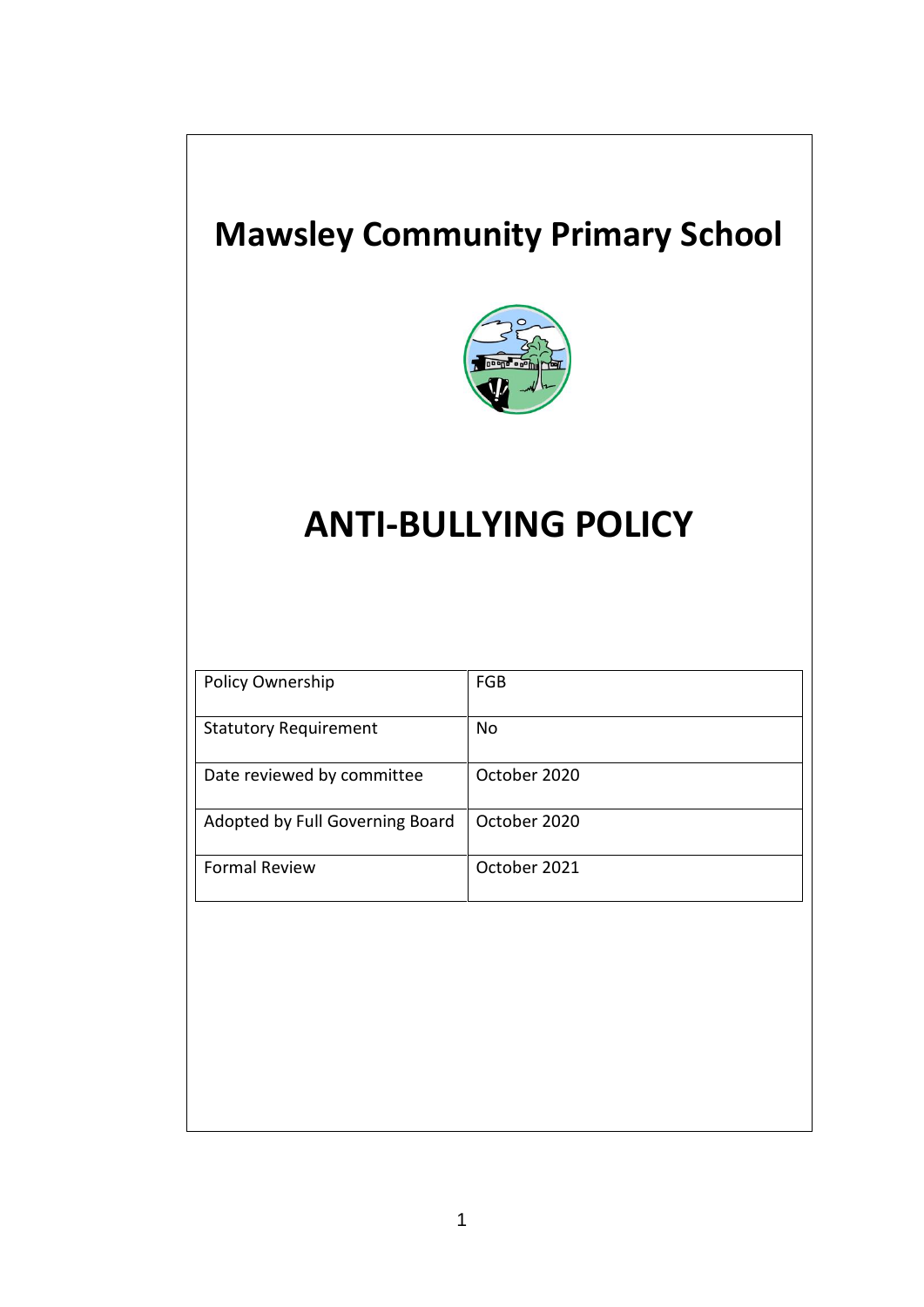### **Mawsley Community Primary School**

**Anti-Bullying Policy**

**Mawsley C. P. School will not tolerate the bullying of any member of the school community. This community is made up of children, parents/guardians/carers, governors and all staff. We will actively support all targets of bullying and take appropriate action (restorative and consequential) with those who are involved. Natalie De La Salle is the school Anti-Bullying lead and can be contacted in relation to any concern reported both within and outside of the school community by email at natalie.delasalle@mawsley.org.uk**

#### **What is Bullying?**

Bullying is the **repetitive, intentional hurting** of one person or group by another person or group, where the relationship usually involves an imbalance of power. It can happen in person or online.

Bullying can take many forms including:

- **Physical bullying** which can include kicking, hitting, spitting, pushing and taking away belongings;
- **Verbal bullying** which includes name calling, mocking and making offensive comments;
- **Emotional bullying** which includes isolating an individual or spreading rumours about them;
- **Cyber-bullying** where technology is used to hurt an individual for instance text messaging or posting messages/images on the internet or any form of social media
- **Racial bullying** occurs when bullying is motivated by racial, ethnic or cultural prejudice.
- **Sexual bullying** is where someone makes unwanted physical contact or makes sexually abusive comments.
- **Homophobic and biphobic bullying** occurs when bullying is motivated by a prejudice against lesbian, gay or bisexual people.
- **Transphobic bullying** occurs when bullying is motivated by a prejudice against people who identify as trans or target someone because of their gender identification.
- **Disablist bullying** occurs when bullying is motivated by a prejudice against people with any form of disability.
- **Sexist bullying** occurs when bullying is motivated by a prejudice against someone because of their gender

With the advance in new technologies, school is aware there is an increased risk of cyber bullying using emails, instant messenger, social networking sites, and public websites inappropriately. Therefore, our school has an ICT user's policy, which all students and parents sign, along with a separate E-Safety policy which should be considered in conjunction with this Anti-Bullying policy.

Bullying affects all members of the school community and will be recognised and dealt with whether the target is a child or an adult.

#### **When it is not bullying**

It is important to understand that bullying is not a falling out with friends, name calling, arguments or when the occasional trick or joke is played on someone. Children sometimes fall out and act because they are upset, where there is a clear balance of power between two individuals/groups this is not bullying. When problems of this kind arise, although unkind, it is not classed as bullying. It is an important part of children's development to learn how to deal with friendship breakdowns. We actively teach friendship and relationship skills to our children and they learn how to deal with these situations and develop skills to repair relationships.

#### **How can I spot bullying?**

- Changes in academic performance
- Appears anxious
- Regularly feeling sick or unwell.
- Reluctance to come to school.
- Clothes/bags torn or damaged.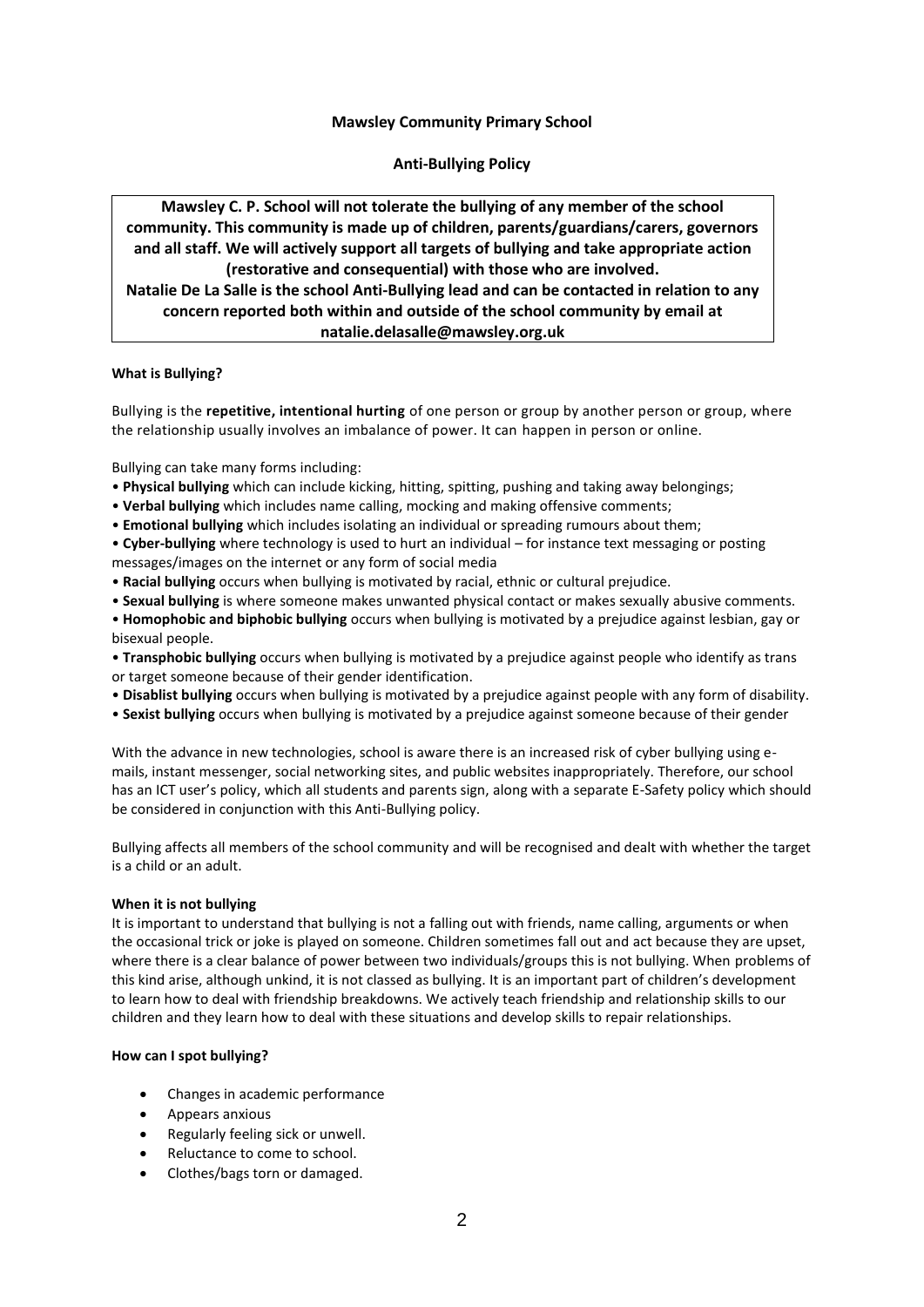- Money/possessions going missing.
- Unexplained cuts and bruises.
- Unexplained behaviour changes, e.g. moody, bad-tempered, tearful.
- Unhappiness.
- Loss of appetite.
- Not sleeping.
- Loss of weight
- Seen alone a lot
- Not very talkative

#### **Aims and Objectives of our School Anti-Bullying Policy**

The aim of this policy is to try to prevent and deal with any behaviour deemed as bullying. We are committed to ensuring that the school community works together to create a happy, safe, caring and stimulating environment. We continually reinforce the importance of our school motto 'Be brave, be kind, be yourself' demonstrating to children the importance of accepting each other and valuing our individual differences as well as asking them to show courage and kindness in their actions at school. The implementation of this policy will create an ethos where bullying is regarded as unacceptable so that a safe and secure environment is created for everyone to learn and work in. All members of the school community including children have the responsibility to recognise bullying when it occurs and take appropriate action in accordance with the school policy. We educate our children on the role of the bystander in situations where bullying arises and ask them to demonstrate courage by seeking adult support or speaking out to the bully if they feel safe to do so.

There are several pieces of legislation which set out measures and actions for schools in response to bullying, as well as criminal and civil law.

These may include (but are not limited to):

- The Education and Inspection Act 2006, 2011
- The Equality Act 2010
- The Children Act 1989
- Protection from Harassment Act 1997
- The Malicious Communications Act 1988
- Public Order Act 1986

At Mawsley Community Primary School we aim to ensure that:

- All staff, governors, pupils and parents should have an understanding of bullying.
- Bullying will not be tolerated and it is the responsibility of every member of the school community to address and report all incidents of bullying.
- Clear procedures for reporting and recording bullying will be understood and followed by everyone.
- Everyone will be listened to and believed, and adults will do something as part of our network hand support system and protective behaviours ethos.
- The policy will be regularly monitored and reviewed

The school will set about doing this the following ways:

• The school will meet the legal requirements for all schools to have an anti-bullying policy in place.

• All governors, teaching and non teaching staff, pupils and parents/guardians will be given an opportunity to know what the school policy is on bullying.

• Pupils, parents/guardians and staff will be assured that they will be supported when bullying is reported.

• Whole school initiatives (staff training, celebration assemblies etc) and proactive teaching strategies (PSHE lessons, circle time etc) will be used throughout the school to reduce opportunities for bullying to occur.

• A protective behaviours ethos will be created within the school environment where everyone can work and express themselves free from fear of being bullied.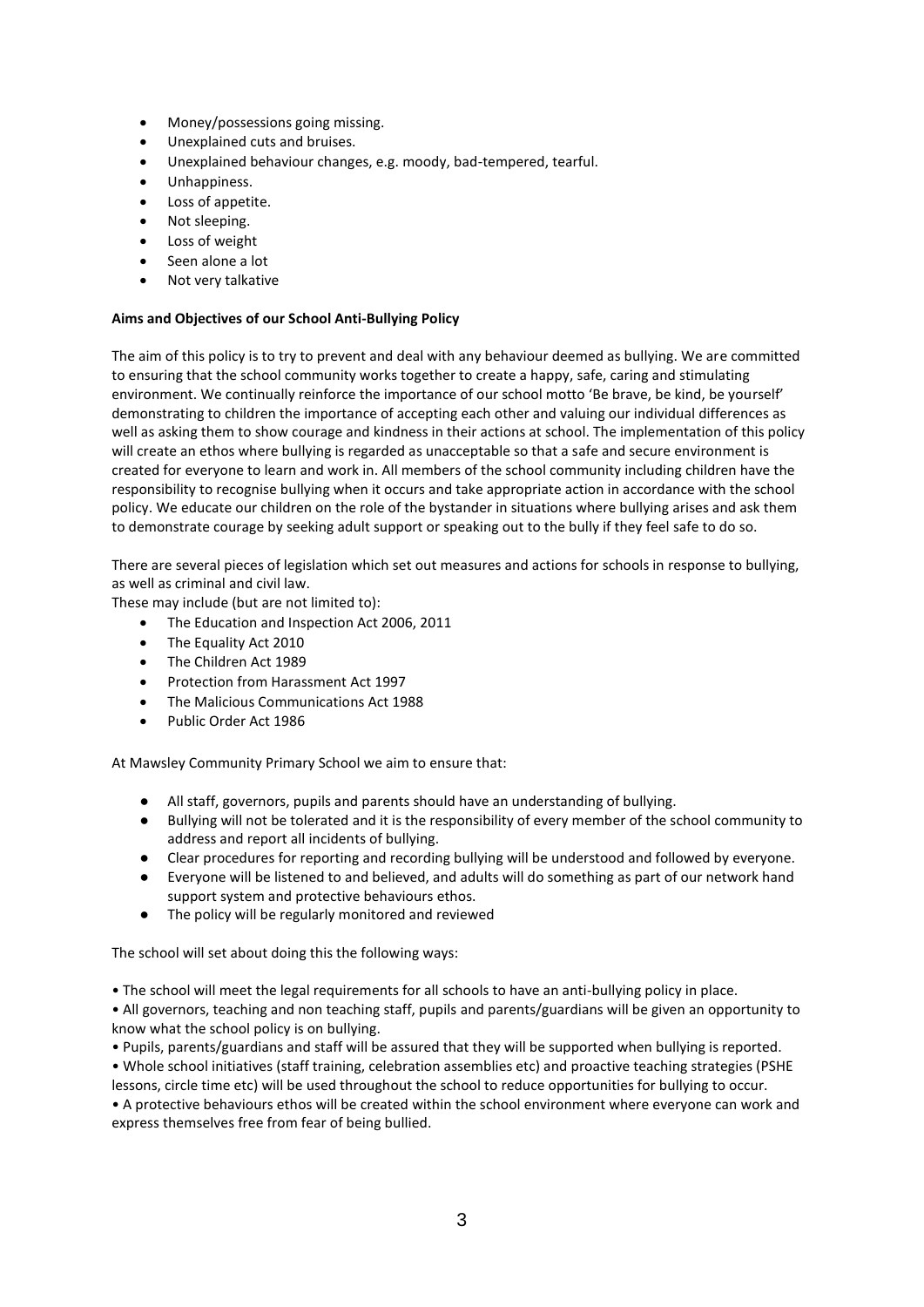#### **Relation to School Values**

At Mawsley C.P. School we endorse the following values:

- Courage Every member of the school community has the right to object to and challenge language or behaviour which is offensive or intimidating.
- Determination Anyone who is concerned about bullying should persist in seeking support until something is done about it.
- Equality Every member of the school community has the right to feel comfortable, safe, secure, valued and respected no matter their background or preferences – all children have the right to equitable access to the curriculum.
- Excellence Learning is the entitlement and responsibility of every member of the school community.
- Friendship Every member of the school community has the right to grow and develop relationships, free from prejudice, stereotyping, harassment and negative discrimination.
- Inspiration Every member of the school community has the right to reach their potential and aim high free from the disruption that bullying can cause.
- Respect Every member of the school community has the responsibility to treat others with respect.

#### **Prevention**

Children's behaviour is affected by the behaviour of the adults around them. Therefore, we expect adults at Mawsley C.P. School to model positive and respectful behaviour.

In the promotion of the school's anti-bullying work all staff will reflect the school's equal opportunities policy and practice.

We will ensure that the curriculum will reflect the school's anti-bullying policy through the core subjects (where appropriate), PSHE, Drama, Art, History, Geography, R.E., Assemblies, Brainboost projects, protective behaviours and through contact with other outside agencies.

#### **We will also:**

- Recognise, celebrate and actively teach children about diversity of groups within our community including religion, culture, LGBTQ, and SEND.
- Make Anti-Bullying week a feature of our school calendar annually.
- Reinforce high self-esteem and minimise low self-esteem through reward systems and strong relationships.
- Develop the use of Circle Time.
- Use peer mediation where appropriate.
- Adopt classroom management techniques that challenge racist, sexist, homophobic, disablist and transphobic remarks.
- Promote and teach the pathways to good mental health.
- All areas of the school premises will be appropriately supervised including the playground and toilets.

#### **What are the procedures for Reporting and Recording Bullying Incidents?**

How to report bullying:

 Pupils – are actively taught to use the adults on their network hand to report any worries or concerns about any wellbeing issues to. They should report any concerns about bullying to an adult in school they feel safe with. They can communicate in any method which they feel safe and comfortable to do so including the following ways which pupils themselves suggested: face to face conversations, notes or messages written and left in an agreed place e.g. teacher's desk, email or telephone call from home (supported by parent if necessary) or any other method that ensures a school adult hears about the issue.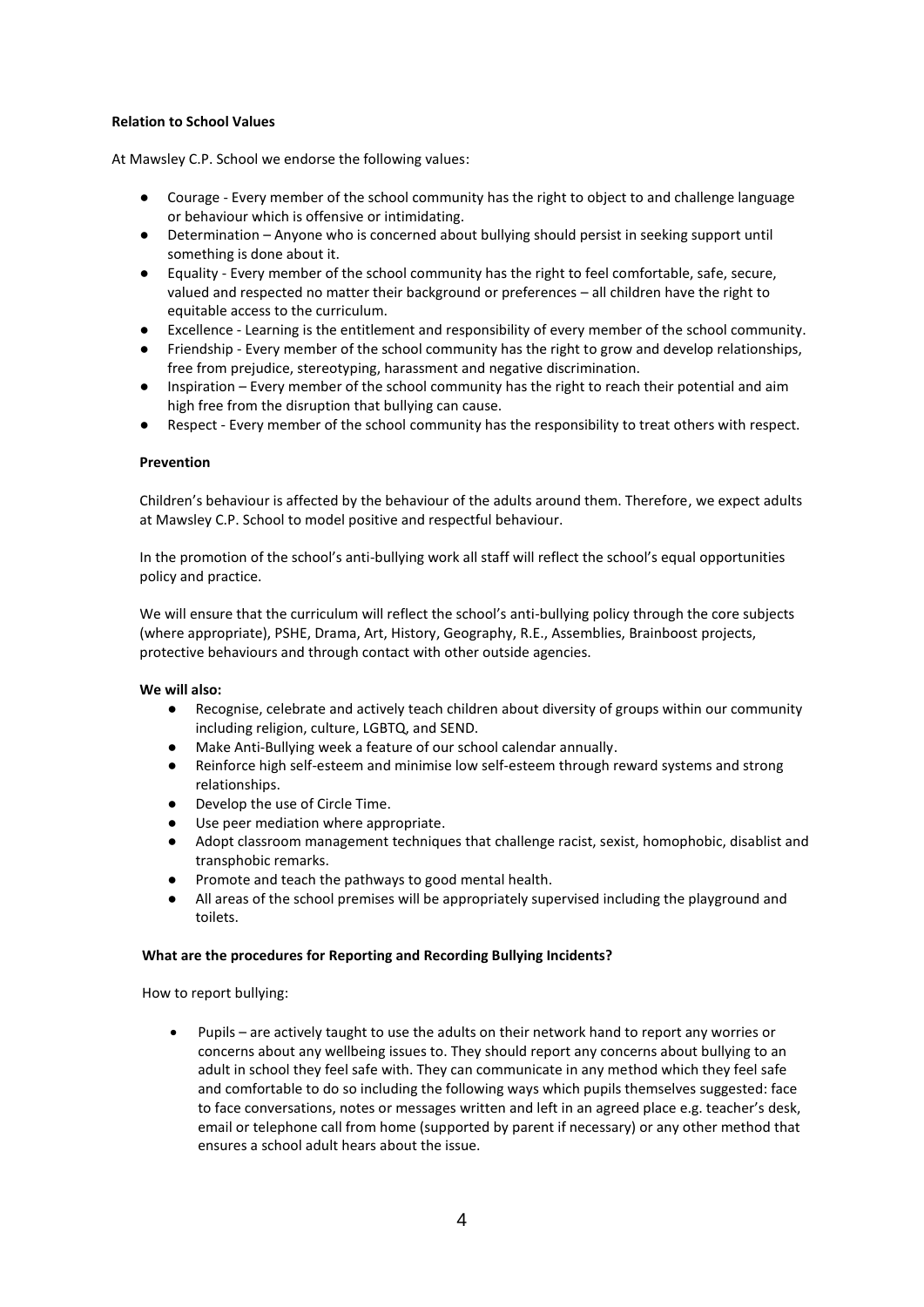Staff – are actively supported in general wellbeing by having a key contact who any concerns should be reported to. If the member of staff feels they cannot address their wellbeing contact about a bullying issue then they should seek support from the anti-bullying lead or a member of SLT.

If a member of staff is reporting an incident of bullying on behalf of a child they should first speak to/email the child's class teacher. **Class teacher must** be given any information on bullying (unless they are considered to be carrying out the bullying) for any reports concerning children in their class. Class teacher will then report a brief description of the concerns via **email** and if they feel further detail is needed by speaking directly to the anti-bullying lead.

 Parents/carers – if parents/carers feel they are the target of bullying related to school they should report this via email to the anti-bullying lead or a member of SLT. They may prefer to book a telephone call to deal with the concerns which will be organised after first email contact.

If a parent wishes to report an incident of bullying on behalf of their child they should ask their child how they feel confident in discussing issues with a school adult and support the contact. This should be an initial email to class teacher as first point of contact (or the anti-bullying lead or member of SLT) who can then organise a 1:1 discussion via phone call/video call or face to face with an adult the child feels safe to talk to.

 Wider community – Any member of the wider community who wishes to report an issue related to bullying at Mawsley Primary School be it they are the target or they have witnessed something targeted at another child/adult they should email the anti-bullying lead or member of the SLT.

What happens after bullying is reported:

The following steps may be taken when dealing with all incidents of bullying reported to the school and all reports will be treated with sensitivity and confidentiality where possible:

- If bullying is suspected or reported, the incident will be dealt with as quickly as possible by the member of staff who has been approached or witnessed the concern.
- Any concern raised and deemed to be an issue of bullying as per guidance in this policy **must** be reported by email to the anti-bullying lead.
- The school will provide appropriate support for the target of the bullying making sure they are not at risk of immediate harm and will involve them in any decision making, as appropriate.
- The Anti-bullying lead, deputy headteacher/headteacher/Designated Safeguarding Lead (DSL) or another member of leadership staff will interview all parties involved.
- The DSL will be informed of all bullying issues where there are safeguarding concerns.
- The school will speak with and inform other staff members, where appropriate.
- The school will ensure where required parents/carers are kept informed about the concern and action taken, as appropriate and in line with child protection and confidentially policies.
- Sanctions, as identified within the school behaviour policy, and support will be implemented in consultation with all parties concerned.
- If necessary, other agencies may be consulted or involved, such as the police, if a criminal offence has been committed, or other local services including early help or children's social care, if a child is felt to be at risk of significant harm.
- Where the bullying of or by pupils takes place off school site or outside of normal school hours (including cyberbullying), the school will ensure that the concern is fully investigated. If required, the DSL will collaborate with other schools. Appropriate action will be taken, including providing support and implementing sanctions in school in accordance with this policy and the school's behaviour policy.
- A clear and precise account of bullying incidents will be recorded by the anti-bullying lead in accordance with existing safeguarding procedures. This will include recording appropriate details regarding decisions and action taken.